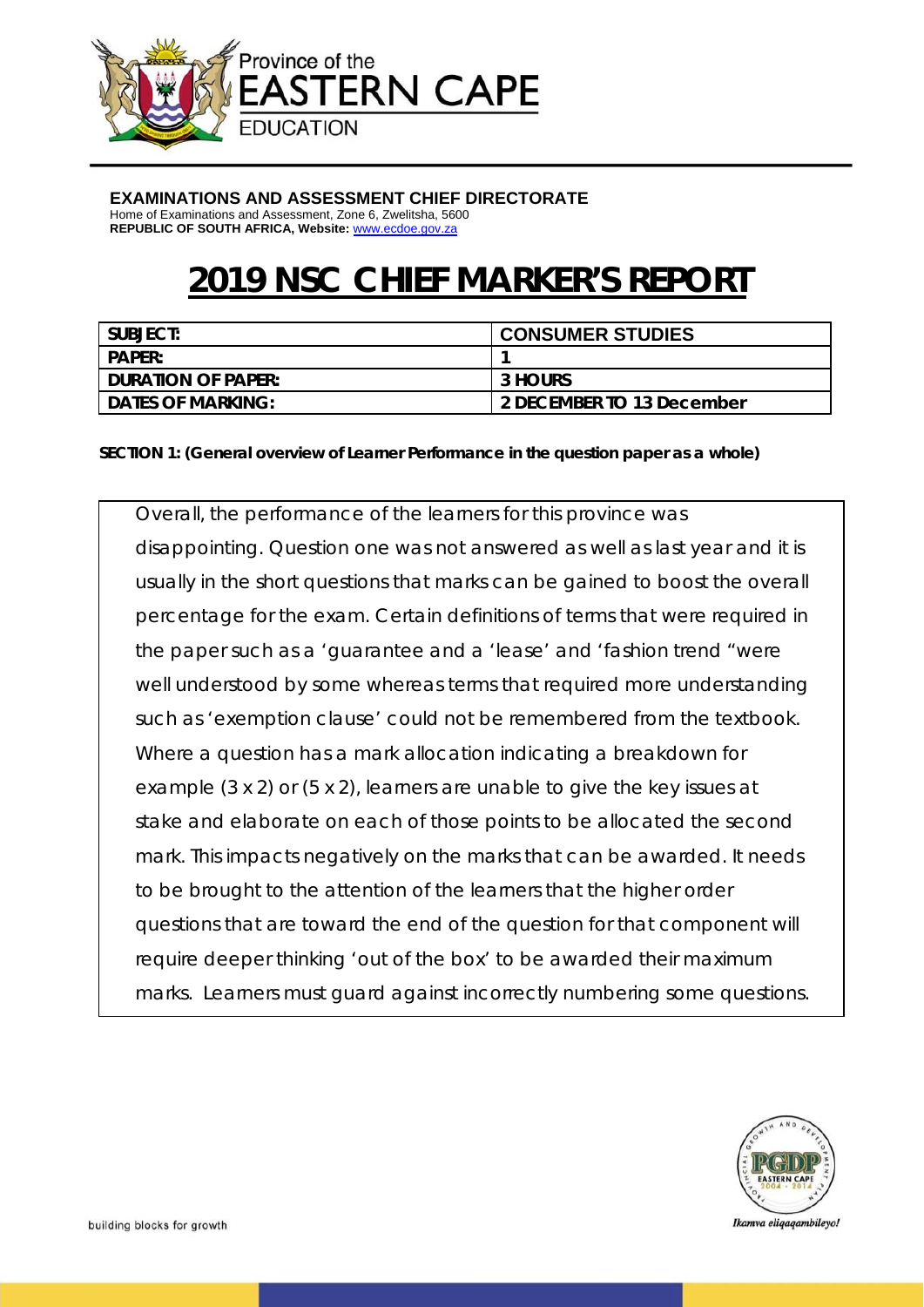### **SECTION 2:**

**Comment on candidates' performance in individual questions** 

**(It is expected that a comment will be provided for each question on a separate sheet).** 

### **QUESTION 1**

# **(a) General comment on the performance of learners in the specific question. Was the question well answered or poorly answered?**

This short question comprised of many basic remembering and understanding questions. It was expected that learners would have done better in the multiple questions. For the matching items Q 1.2 was answered better that of Q 1.4. This reflected that the description of taxes was better learned and understood than the rote learning required to match the examples of additives to its function. Q 1. 6 - the one- word items for the entrepreneurship section was understood well by some learners who scored full marks while others did not recognise the descriptions given.

**(b) Why the question was poorly answered? Also provide specific examples, indicate common errors committed by learners in this question, and any misconceptions.** 

It was disappointing to note that for  $Q$  1.3 some chose the letter 'C' which was 'production' which is not one of the P's in the marketing mix. They have done the 5 P's since grade 10. For Q 1.5 the letter 'I 'was often selected as learners recognized the acronym NHBRC and related this to the word 'building' without reading the question carefully to see that the question was about the building contract.

### **(c) Provide suggestions for improvement in relation to Teaching and Learning**

Learners must read the instructions more carefully. Some wrote out the words for Q 1.3's answer when the instructions were very clear to write down only the letter.

**(d) Describe any other specific observations relating to responses of learners and comments that are useful to teachers, subject advisors, teacher development etc.** 

Use food labels to teach additives so that learners become familiar with the food items they are used in and the purpose thereof.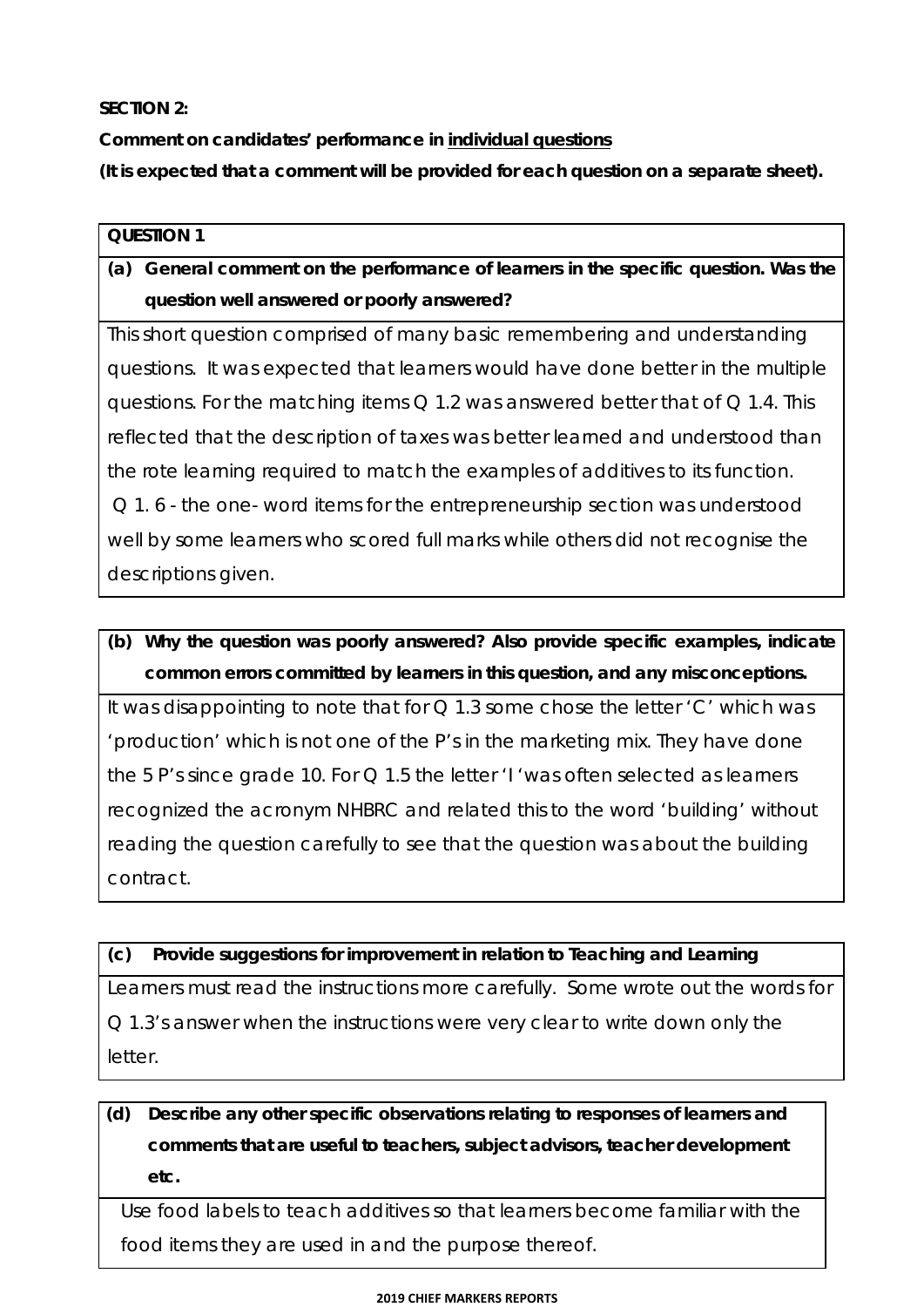**(a) General comment on the performance of learners in the specific question. Was the question well answered or poorly answered?** 

Q 2.1.1 and 2.1.2 was fairly well answered as it involved only listing the forms of renewable energy and stating the advantages. Although there was difficulty in defining the term 'exemption clause' in  $Q$  2,3 the exemption clause in the scenario was easily identified. Q 2.4 was very poorly answered.

# **(b) Why the question was poorly answered? Also provide specific examples, indicate common errors committed by learners in this question, and any misconceptions.**

The question 2.4 asked the effect that the minimum wage will have on inflation, but many responses gave a general explanation of the term 'inflation' and the effect inflation has on the price of goods and services. Specifically for Q 2.4.2 where the effect that the minimum wage will have on the finances of households - here most responses were about inflation and learners were not able to link the concept of the minimum wages to the fact that employers would retrench workers and the impact that this would have on the household financial situation.

### **(c) Provide suggestions for improvement in relation to Teaching and Learning**

Read the question carefully and ascertain what the question is requiring before rushing in to hone on a few key words. When faced with a question such as Q 2.4.2 then both positive and negative aspects can be given.

# **(d) Describe any other specific observations relating to responses of learners and comments that are useful to teachers, subject advisors, teacher development etc.**

Be aware of consumer related topics in the news and bring the information to the attention of the learners. This will assist them as exam papers will cover some topical issues.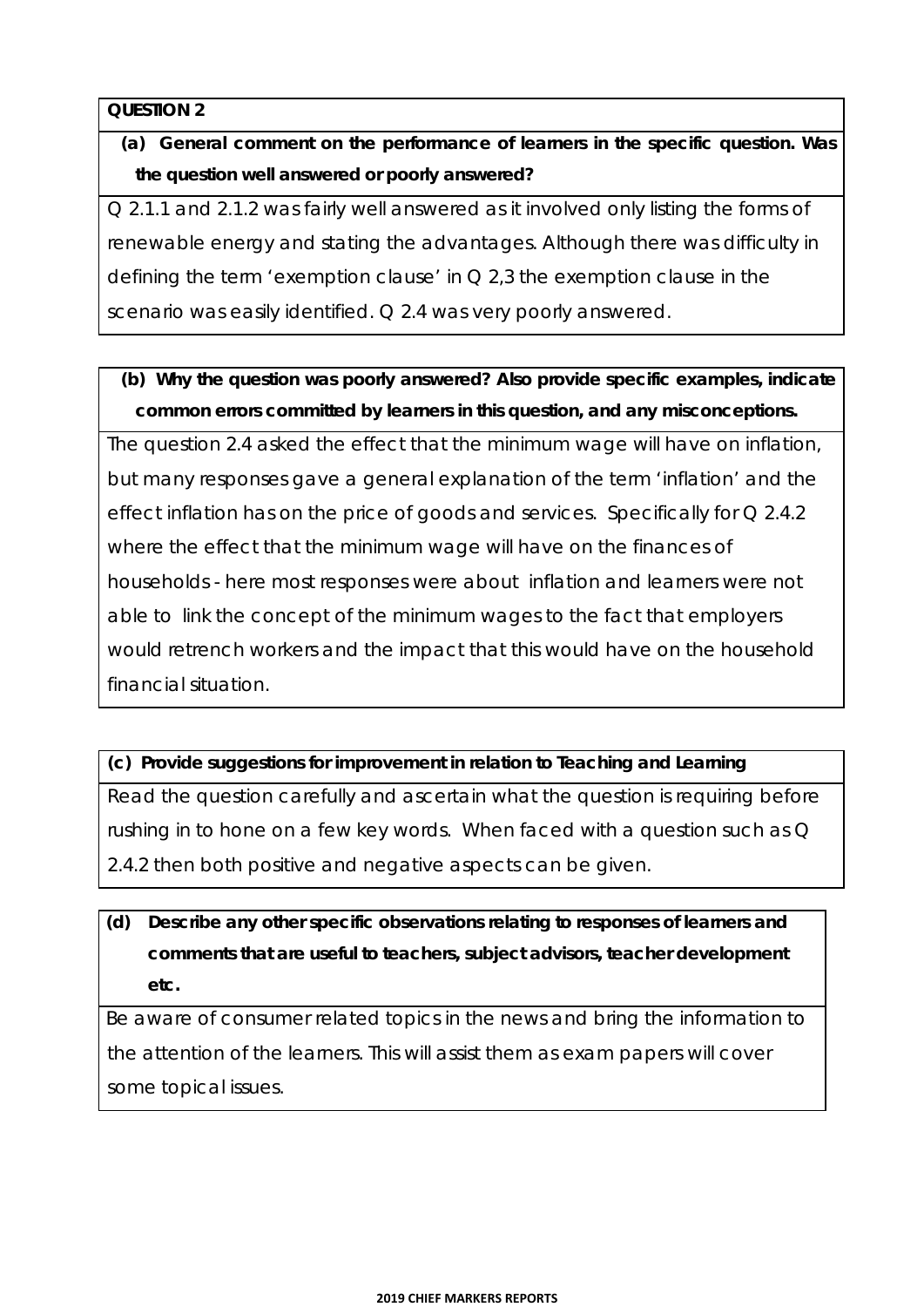# **(a) General comment on the performance of learners in the specific question. Was the question well answered or poorly answered?**

Food security is a straightforward definition and it was evident from many responses that they were not certain of exactly what the term meant. Q 3.2 learners were generally well acquainted with this answer - bulimia. Although learners knew that calcium and Vitamin D are essential for the management of osteoporosis not all mentioned the function of these nutrients. Learners could easily answer that milk is not suitable for a person with allergies, but many could not motivate why. Q.3.4. Learners were able to answer some basics for the management of obesity. The scenario about hepatitis A and questions that followed were fairly well answered. Many were able to think beyond the storyline to come up with relevant explanations on how the disease spread. Responses were not in enough depth for the questions relating to the menu regarding anaemia and diabetes.

# **(b) Why the question was poorly answered? Also provide specific examples, indicate common errors committed by learners in this question, and any misconceptions.**

Lactose intolerance and milk allergies needs to be studied better. Few learners had answers that explained that the reason for the milk allergy was due to the body reacting to the protein in milk. In  $\Omega$  3.4 - the emphasis of the question was overlooked, and answers regularly came up as exercise instead of focusing on the dietary management of obesity. When analyzing the menu and concluding that it was suitable for anaemia and diabetes, few were able to discuss this in the required depth. There was an inability to identify all the nutrients that prevent anaemia and also link these nutrients to the blood related functions. Likewise, with diabetes the answers given were correct with identifying the correct foods in the menu, but few could link the fact that the blood glucose levels need to be controlled which had to be mentioned in the answer to score maximum marks.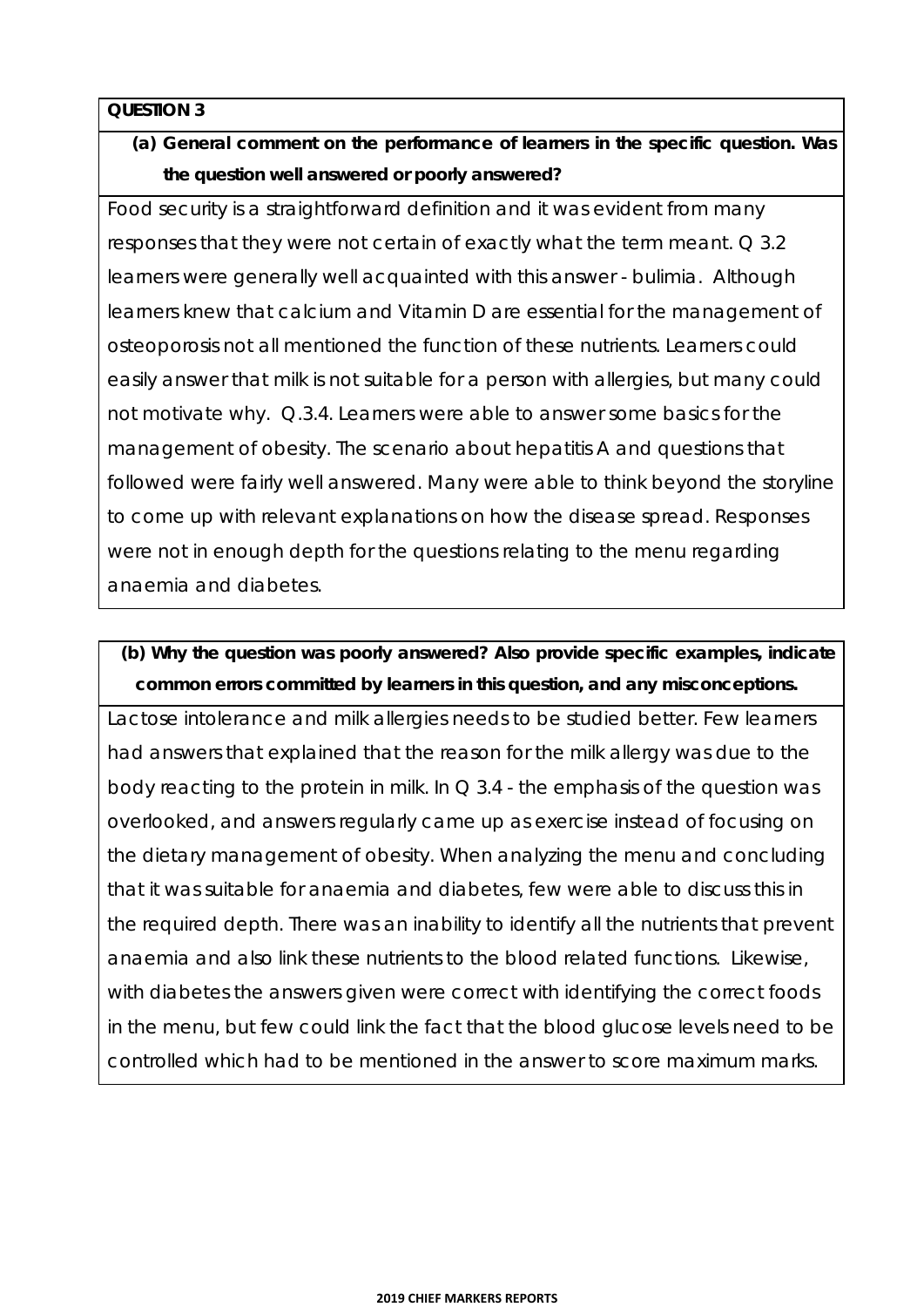### **(c) Provide suggestions for improvement in relation to Teaching and Learning**

Use different menus for informal tasks that can be analyzed for their suitability for a variety of health-related conditions. Teach then to go beyond just identifying the correct foods but also to go a step further and discuss the role that the foods nutrients will perform in the body related to the illness. Teach them to highlight or circle the key word in the question for the health-related diseases so they keep on track with their answers. Correct spelling of words can be focused on.

# **(d) Describe any other specific observations relating to responses of learners and comments that are useful to teachers, subject advisors, teacher development etc.**

Learners tend to copy out the sentences from the case study in the hope of getting marks. In Q 3.5 where the sentence about 'no running water' was frequently used with no linking this how the hepatitis a spread. This was the case in Q 3.5 where they need to be taught to Use different menus for informal tasks that can be analyzed for their suitability for a variety of health-related conditions. Teach then to go beyond just identifying the correct foods but also to go a step further and discuss the role that the foods nutrients will perform in the body related to the illness. A question requesting a paragraph must be adhered to as there is a one-mark penalty for not following this instruction.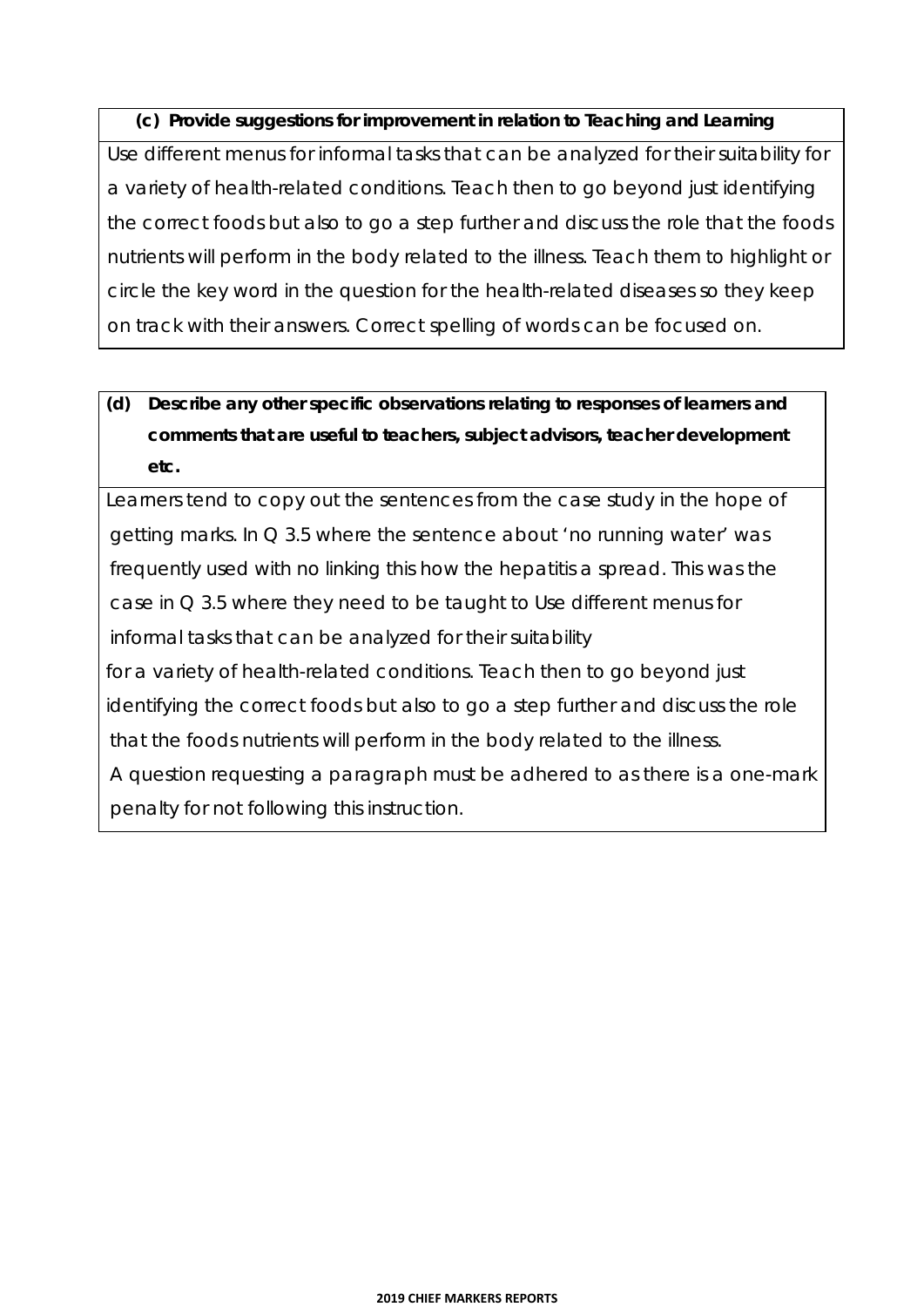**(a) General comment on the performance of learners in the specific question. Was the question well answered or poorly answered?** 

Many were able to answer the straightforward questions such as the definition of a fashion trend and the questions relating to denim jeans. Many had a clear idea about what a classic fashion entailed. Even the more difficult question about the technological factors and the predictions regarding the demise of the small business owner verses the retail giant, saw responses attaining some marks.

### **(b) Why the question was poorly answered? Also provide specific examples, indicate common errors committed by learners in this question, and any misconceptions.**

 For the examples of eco-friendly fabrics, it is important to specify organic cotton and not just cotton. The original business in  $Q$  4.3.2 will not fail or close down as may said but rather would not expand its opportunities due to the retail giant. Some read the question incorrectly and gave the benefits from the retail giant's perspective and the impact that the retailer had on the small business.

### **(c)Provide suggestions for improvement in relation to Teaching and Learning**

 More emphasis on the factors that bring about fashion change. Give clarity when teaching terminology for example the difference between counterfeiting and brand piracy.

**(d) Describe any other specific observations relating to responses of learners and comments that are useful to teachers, subject advisors, teacher development etc.** 

Do not underestimate the importance of teaching the content well for section.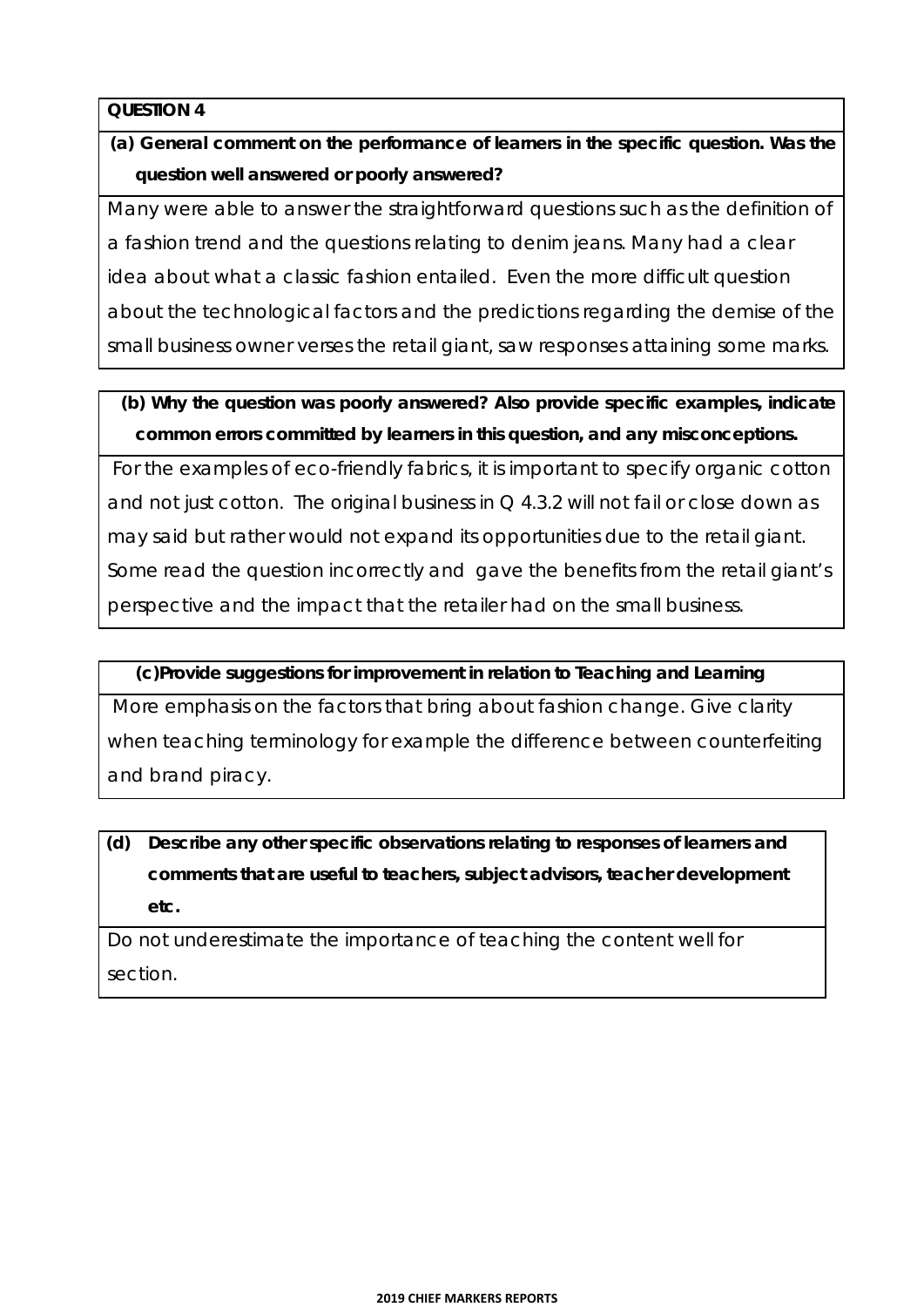# **(a) General comment on the performance of learners in the specific question. Was the question well answered or poorly answered?**

The first part of this question concerning housing was fairly well answered (Q5.1 – 5.3). Q 5.4 was very poorly answered as the benefits of renting and buying had to link to the given extract. The majority of answers given were general advantages. In Q 5.5.3 some learners when discussing why cash was the cheapest option compared cash to buying a freezer on instalment purchases which was not what was asked in the question. There is still confusion between the meaning of non-human and human resources which was knowledge that was required to answer  $\Omega$  5.5.5.  $\Omega$  5.6 was the higher order question, and many were able to elaborate a bit on the features listed for the portable freezer.

### **(b) Why the question was poorly answered? Also provide specific examples, indicate common errors committed by learners in this question, and any misconceptions.**

Learners need to read questions carefully. For Q 5.5.3 too many responses were that you don't have hidden costs. This is too vague. The memorandum required specifics such as… a deposit is not required, and no administration fees are payable. There were learners who simply copied out the features of the portable freezer in Q 5.6 and could not evaluate the features as to how they would meet the family' needs.

### **(c) Provide suggestions for improvement in relation to Teaching and Learning**

 Practice evaluation questions remembering that an evaluation question must have a conclusion as part of the answer. Instructions must be followed as there is a one-mark penalty if Q5.5.5 was not tabulated. Assist learning by also focusing on the definitions and terminology. The term "universal design" was misunderstood.

# **(d) Describe any other specific observations relating to responses of learners and comments that are useful to teachers, subject advisors, teacher development etc.**

Learners were not familiar with a no-frost option for a freezer. Assist with the teaching of correct language use so that learners can express themselves clearly when answering.